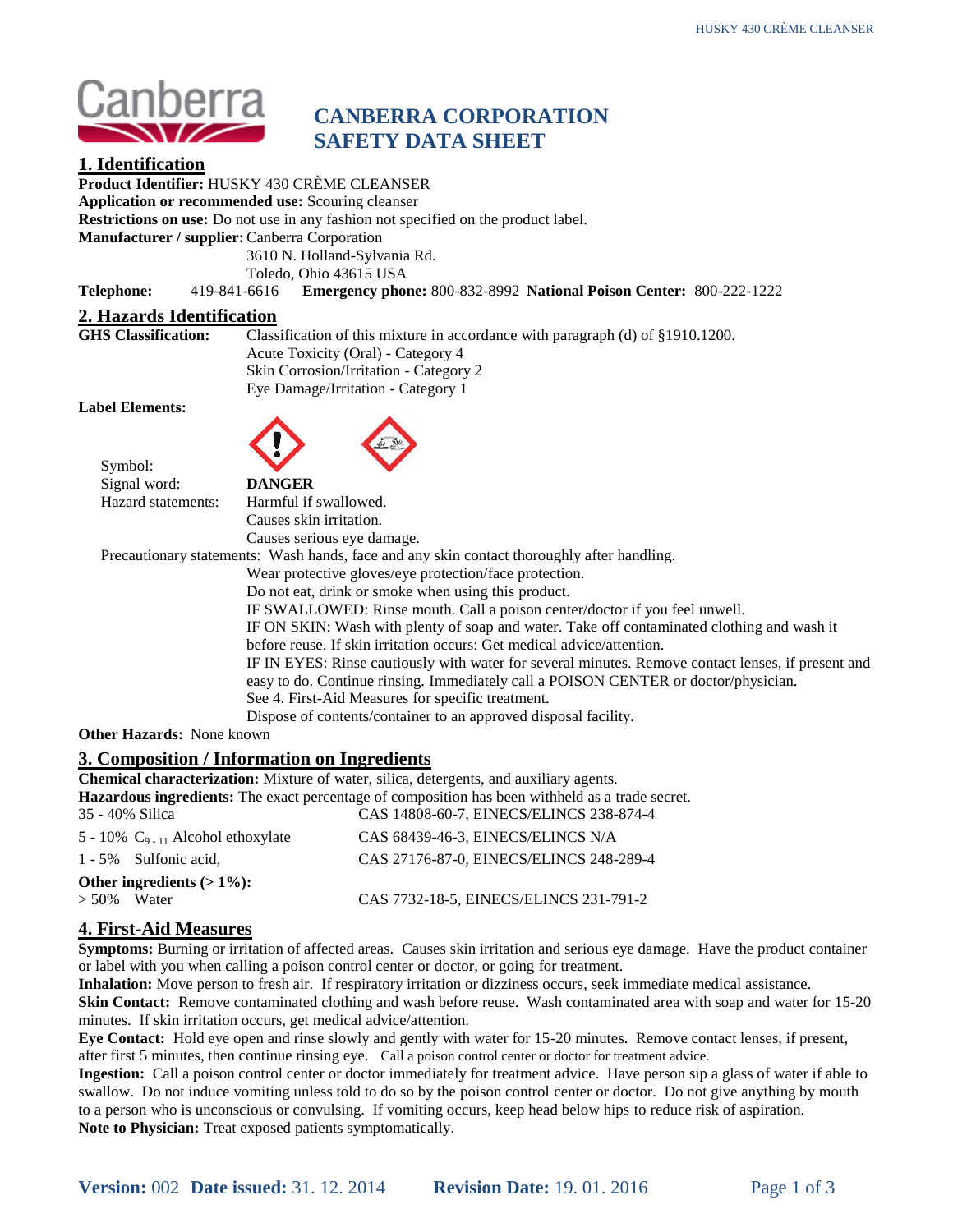# **5. Fire-Fighting Measures**

**Suitable Extinguishing Media:** Not applicable. Product is not a fire hazard.

**Unsuitable Extinguishing Media:** High pressure water jet. **Specific hazards in case of fire:** None known.

**Special Fire Fighting Precautions:** Fire fighters should wear appropriate protective equipment, including self-contained breathing apparatus and impervious clothing.

# **6. Accidental Release Measures**

**Emergency Procedures:** Depending on the extent of release, consider the need for restriction of access to spill area. **Personal Precautions:** Do not eat, drink or smoke during clean up. Wear protective clothing, eye protection and impervious gloves (e.g. neoprene). Wash thoroughly after clean up.

**Environmental Precautions:** Prevent spills from entering storm sewers/drains or contact with soil.

**Clean up Methods:** Small spills may be wiped up and rinsed with water. For larger spills, contain spill with inert material (sand, clay). Transfer material to labeled containers for recovery or proper disposal. After removal, flush area with water.

# **7. Handling and Storage**

**Precautions for Safe Handling:** Read label before use. Avoid contact with skin or eyes. Wear protective gloves, eye protection, face protection. Use product only according to label directions. If unsure about safe use, contact your supervisor. Do not eat, drink or smoke while using this product. Wash hands, face and any skin contact thoroughly after handling. **Conditions for Safe Storage:** Do not contaminate water, food or feed by storage and disposal. Store in tightly closed, original

container in a cool (10° - 30°C), dry area. Keep in an area inaccessible to children. **Incompatibility:** None known.

# **8. Exposure Controls / Personal Protection**

| Components with occupational exposure limits: |             |                           |                      |
|-----------------------------------------------|-------------|---------------------------|----------------------|
| Component                                     | Reference   | <b>TWA</b>                | PEL.                 |
| Silica                                        | ACGIH(TLV)  | $0.025$ mg/m <sup>3</sup> |                      |
|                                               | <b>OSHA</b> |                           | $0.1 \text{ mg/m}^3$ |
|                                               | NIOSH(REL)  | $0.05 \text{ mg/m}^3$     |                      |

**Engineering Controls:** Proper ventilation in accordance with good industrial hygiene should be provided.

#### **Personal Protective Equipment**

**Respiratory:** Respiratory protection is not necessary under normal conditions of use.If necessary to prevent exposure above occupational limits, use an approved cartridge style respirator.

**Gloves:** Use water impervious gloves (latex or neoprene rubber). No breakthrough time has been established.

**Eye Protection:** Chemical resistant goggles or face protection.

**Other:** Protective clothing (long sleeves, pants), eyewash, safety shower are always advisable when working with chemicals.

#### **9. Physical and Chemical Properties**

| <b>Auto-ignition temperature - Not applicable</b> |  |  |
|---------------------------------------------------|--|--|
|                                                   |  |  |
|                                                   |  |  |
|                                                   |  |  |
|                                                   |  |  |
|                                                   |  |  |
|                                                   |  |  |
|                                                   |  |  |
|                                                   |  |  |
| $\langle 1 \rangle$ (Excluding exempt material)   |  |  |
|                                                   |  |  |

#### **10. Stability and Reactivity**

**Reactivity:** No specific reactivity test data is available for this mixture. Under normal conditions of storage and use, hazardous reactions are not expected. **Incompatible materials:** None known.

**Chemical stability:** This product is stable at ambient temperatures and pressures. **Conditions to avoid:** Temperatures above 50°C or below 10°C. **Hazardous decomposition products:** None known.

#### **11. Toxicological Information**

**Acute Toxicity:** Toxicity data is not available for this mixture. Data below are estimates based on summation methods.

| Test                   | Results          | Classification $(A.0.4.1(c))$ Basis $(A.1.3.6.1)$ |                                                                                                                           |
|------------------------|------------------|---------------------------------------------------|---------------------------------------------------------------------------------------------------------------------------|
| Oral                   | $>1075$ mg/kg    | Category 4                                        | Ingredient literature (Additive formula)                                                                                  |
| Dermal                 | $>$ 2000 $mg/kg$ | Not applicable                                    | Ingredient literature (Additive formula)                                                                                  |
| Inhalation             | $>$ 20 mg/L      | Not applicable                                    | Ingredient literature (Additive formula)                                                                                  |
| Eye Damage/Irritation  | Corrosion        | Category 1                                        | Ingredient literature                                                                                                     |
| Skin Damage/Irritation | Irritation       | Category 2                                        | Ingredient literature                                                                                                     |
|                        |                  |                                                   | Summary: Skin and eye contact are most likely routes of exposure. Exposure causes skin irritation and serious eye damage. |